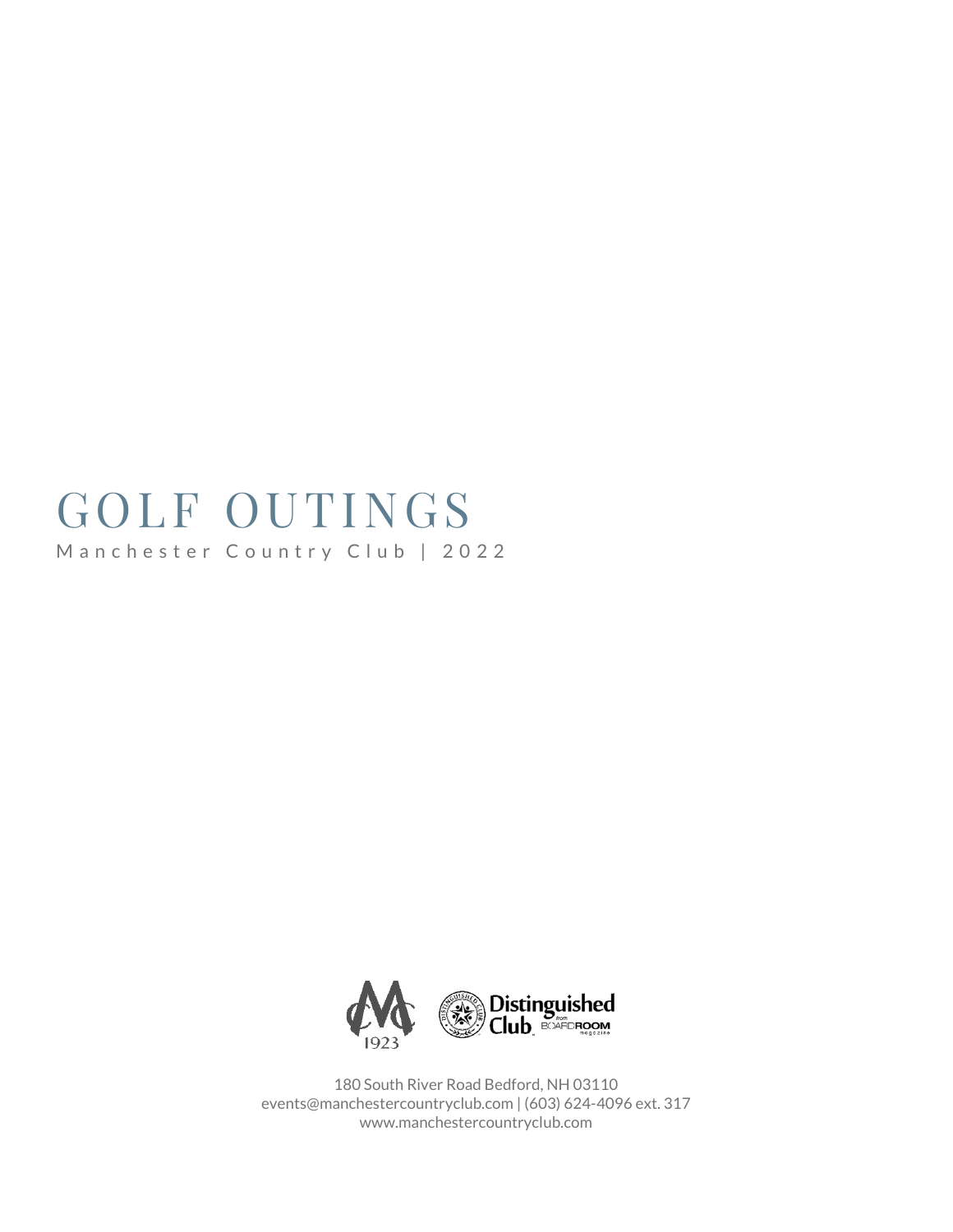# OUR VENUE, YOUR GOLF OUTING

## **O u r V e n u e**

Players will enjoy a private club experience at an award-winning golf course and event venue, with a team of professionals dedicated to making your golf outing a success. Unforgettable events are for everyone; membership is not required to host your golf outing with us.

#### **DONALD ROSS COURSE**

A rare, historic par 71 golf course, Manchester Country Club's 18-hole track was designed by Donald Ross and completed in 1923. Your guests will enjoy the course's playability, championship-caliber conditions, and natural New Hampshire surroundings. Recent course accolades include:

- › *Northeast Golf Magazine* Top Private Course in NH
- › *New England Golf Course Owners Association* Golf Course of the Year
- › *National Golf Course Owners Association* National Golf Course of the Year Finalist
- › *New Hampshire Business Review* Best Private Golf Course

#### **EVENT SPACE**

We reserve Mondays throughout the season exclusively for golf outings, which means that your organization is our main priority. In addition to the golf course and practice areas, you'll enjoy private access to The Member Dining Room and Outdoor Patio, as well as The Great Room, Veranda and restroom facilities. At MCC, parking is plentiful, and the Club is conveniently located near major highways, hotels and the regional airport.

#### **THE TEAM AND PROFESSIONALS**

Some of our favorite events are golf outings because it's an opportunity to use golf as the agent to support the people, businesses and causes of the local community. The whole team, including our PGA professionals, event specialists and service staff, are invested in the success of your event, and we'll work right alongside you from early planning to day-of coordination.

## Your Golf Outing

#### **SHOTGUN START TIMES**

Mondays in May through October are reserved for golf outings, with the following options for shotgun starts:

- › **Morning,** between 9:00 11:00 a.m.
- › **Afternoon,** between 12:00 1:00 p.m.
- *\*Times may vary during shoulder seasons.*

#### **ALL-INCLUSIVE PACKAGES**

Packages are priced per player and include the services below. The minimum required player count is 100, up to the recommended maximum of 132.

- › Two meal services, *dependent on shotgun start time*
- › Professional Scoring
- › Tournament Coordination
- › Greens Fee, 18-hole round
- › Electric Carts with GPS
- › Range and Putting Green Access
- › Golf Shop Credit, *\$5 per player*
- › Valet Bag Service
- › On-course Beverage Cart Service
- › All Related Professional Staff Support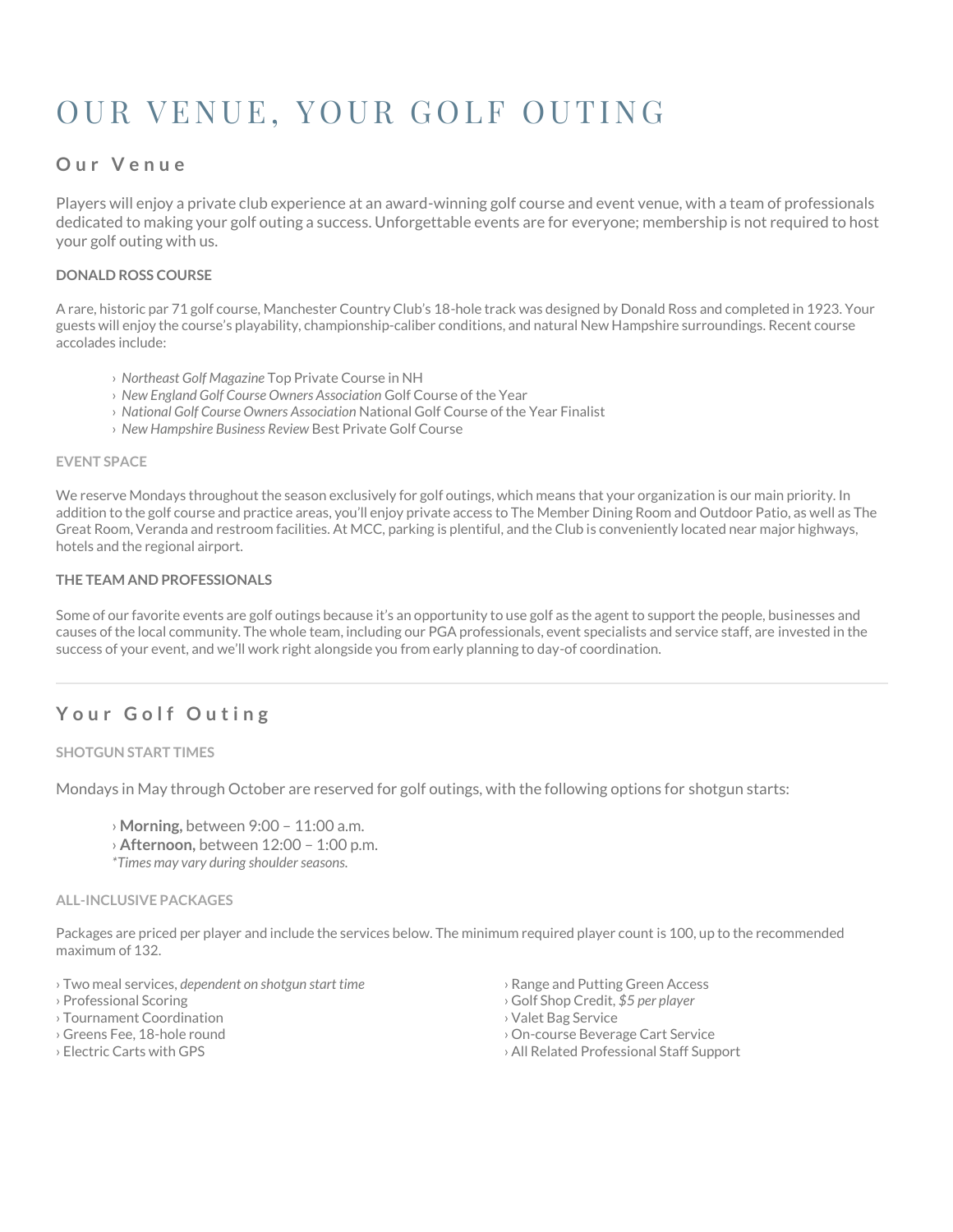## MORNING SHOTGUN SELECTIONS

Meal selections are recommended for shotguns between 9:00 - 11:00 a.m. MCC recommends meal service to begin 1.5 hours prior to your scheduled shotgun start time

### **T H E E X E C U T I V E**

#### **C o n t i n e n t a l B r e a k f a s t**

*Freshly Baked Assorted Muffins and Pastries, Chilled Sliced Fruit, Assorted Bagels, Cream Cheese, Whipped Butter and Preserves, Non-fat Yogurt with Granola, Assorted Juice, Regular and Decaffeinated Coffee, and Hot Tea*

#### **B a r b e c u e L u n c h B u f f e t**

*Grilled Barbecue Chicken, C.A.B. Hamburgers, Char-grilled Hot Dogs, Mixed Green Salad, Red Bliss Potato Salad, Kettle-cooked Potato Chips, Pickle Spears, Rolls, Buns and Accompaniments, Sliced Watermelon, Assorted Cookies, and Brownies*

### **T H E H E R I T A G E**

#### **H o t B r e a k f a s t B u f f e t**

*Farm Fresh Scrambled Eggs, Crispy Bacon, Sausage Links, Home Fries, French Toast with Warm Maple Syrup, Freshly Baked Assorted Muffins, Chilled Sliced Fruit, Assorted Juice, Regular and Decaffeinated Coffee, and Hot Tea*

**CAPRESE SALAD** GF

**HARVEST SALAD** GF

*Vinaigrette* 

#### **D e l u x e B a r b e c u e L u n c h B u f f e t** *Includes Kettle-cooked Potato Chips, Pickle Spears, Rolls, Buns, and Accompaniments*

**SALAD SELECT ONE** 

#### **MIXED GREEN SALAD** *Baby Field Greens, Diced Garden Vegetables, Croutons, Ranch and Brown Derby Dressing*

**GREEK SALAD** GF *Hearts of Romaine, Feta Cheese, Kalamata Olives, Cucumbers, Tomatoes, Bell Peppers, Onion, Greek Dressing*

#### **ENTRÉE** SELECT ONE

#### **KOREAN BARBECUE PORK RIBS** *Sweet and Tangy Barbecue Sauce, Gently Smoked, Grilled Finish*

**OFF THE GRILL** 

#### **C.A.B. HAMBURGERS CHAR-GRILLED HOT DOG**

**SIDE** SELECT ONE

**ORZO SALAD**  *Vegetable Confetti, Fresh Herbs, Lemon Vinaigrette*

**POTATO SALAD** GF *Spring Peas, Applewood Bacon*

**BARBECUE PULLED PORK** *Sweet and Tangy Barbecue Sauce*

**GRILLED VEGETABLE PASTA SALAD** 

**ASIAN-STYLE PULLED CHICKEN** *Blended Flavors of Ginger and Soy*

*Tomatoes, Mozzarella, Arugula, Herbs, Basil Pesto Pine Nut Vinaigrette* 

*Baby Field Greens, Apples, Butternut Squash, Pumpkin Seeds, Cranberry* 

*Garden Vegetables, Tri-Colored Rotini Pasta, Basil Pesto Dressing*

**FRUIT** SELECT ONE

**SLICED WATERMELON SEASONAL FRUIT SALAD**

#### **D E S S E R T**

#### **ASSORTED COLOSSAL COOKIES, BLONDIES, AND BROWNIES**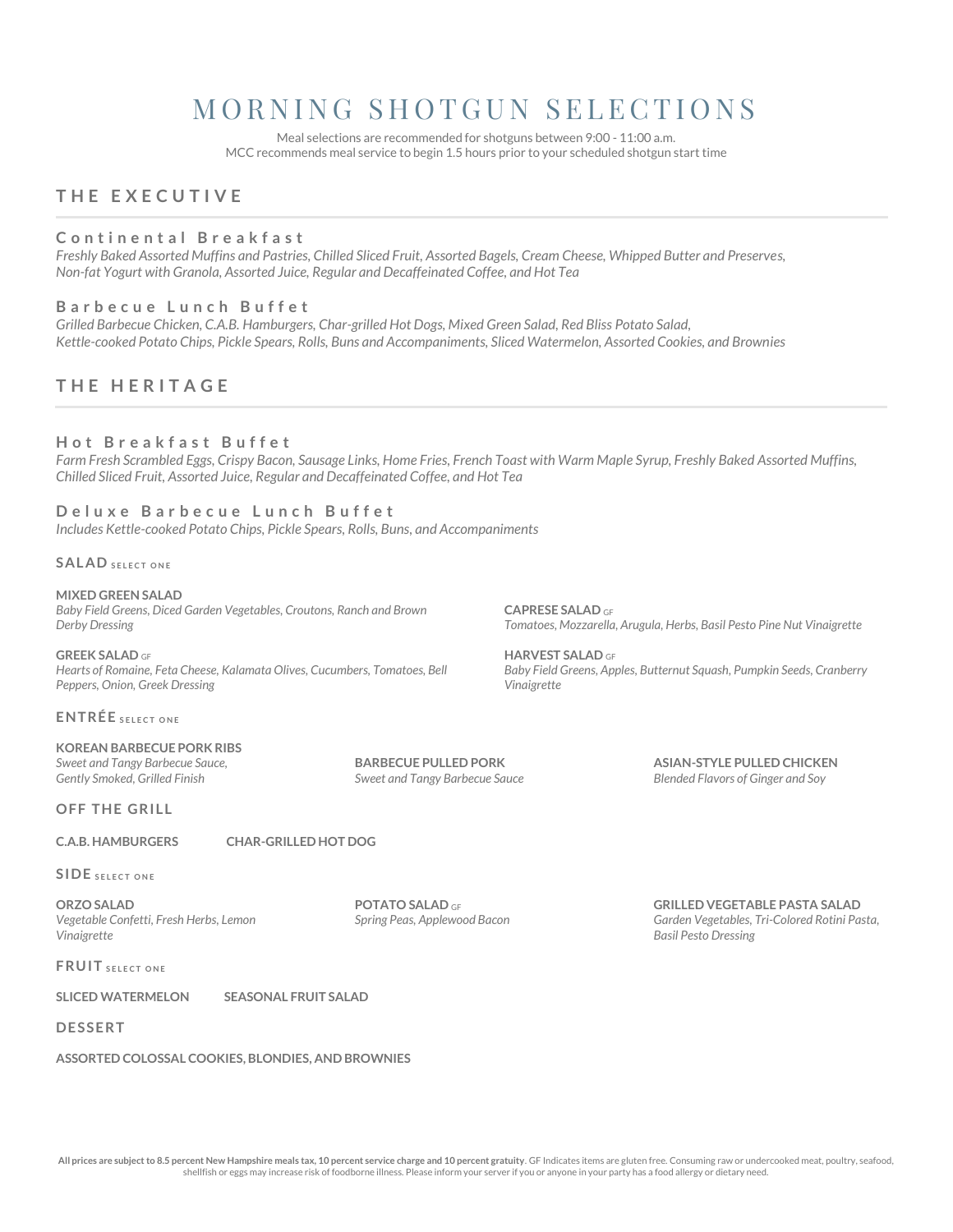## A F T E R N O O N S H O T G U N S E L E C T I O N S

Meal selections are recommended for shotguns between 12:00 - 1:00 p.m. MCC recommends meal service to begin 1.5 hours prior to your scheduled shotgun start time

## **T H E C H A M P I O N**

#### **B a r b e c u e L u n c h B u f f e t**

*Grilled Barbecue Chicken, C.A.B. Hamburgers, Char-grilled Hot Dogs, Mixed Green Salad, Red Bliss Potato Salad, Kettle-cooked Potato Chips, Pickle Spears, Rolls, Buns and Accompaniments, Sliced Watermelon, Assorted Cookies, and Brownies*

**T r a d i t i o n a l D i n n e r B u f f e t** *Includes Freshly Baked Rolls, Seasonal Vegetable, Regular and Decaffeinated Coffee, and Hot Tea*

**F I R S T C O U R S E S E L E C T TWO**

**MIXED GREEN SALAD** *Baby Field Greens, Diced Garden Vegetables, Croutons, Ranch and Brown Derby Dressing*

**TRADITIONAL CAESAR SALAD** *Hearts of Romaine, Fine-grated Parmesan, Croutons, Caesar Dressing*

**ENTRÉE** SELECT THREE

**SUN-DRIED TOMATO CHICKEN** GF *California Tomatoes, Sonoma Coast White Wine, Onion, Garlic, Basil Leaves*

**STUFFED CHICKEN BREAST** *Sage Bread Stuffing, Country Chicken Gravy*

**TRADITIONAL ROAST TURKEY** *Sliced Oven-roasted Turkey Breast, Sage Bread Stuffing, Gravy, Cranberry Sauce*

**NEW ENGLAND BAKED HADDOCK** *Buttered Ritz Cracker Crumbs, Wedged Lemon*

**STARCH** SELECT ONE

**GARLIC MASHED POTATOES** GF **ROASTED RED POTATO WEDGES** GF **RICE PILAF** GF

**DESSERT** SELECT ONE

**VANILLA SPONGE CAKE LAYERED WITH STRAWBERRY CREAM** GF **ASSORTED TRUFFLES AND DESSERT BARS**

**APPLE CRISP A LA MODE DARK AND WHITE CHOCOLATE MOUSSE PARFAIT**

**GREEK SALAD** GF *Hearts of Romaine, Feta Cheese, Kalamata Olives, Cucumbers, Tomatoes, Bell Peppers, Onion, Greek Dressing*

**SOUP OF THE DAY** *Chef's Daily Selection*

**CLAM CHOWDER** ADD 3 PER GUEST *a New England Classic* 

**SALMON HOLLANDAISE** GF *Pan-roasted, Lemon Hollandaise Sauce*

**MAPLE AND CIDER PORK LOIN** GF *Apple Compote*

**BEEF BOURGUIGNON** GF *Caramelized Onions, Mushrooms, Red Wine Gravy*

**EGGPLANT PARMESAN** GF *Lightly Breaded, Marinara Sauce, House Blend Cheese, Parmesan, Linguine*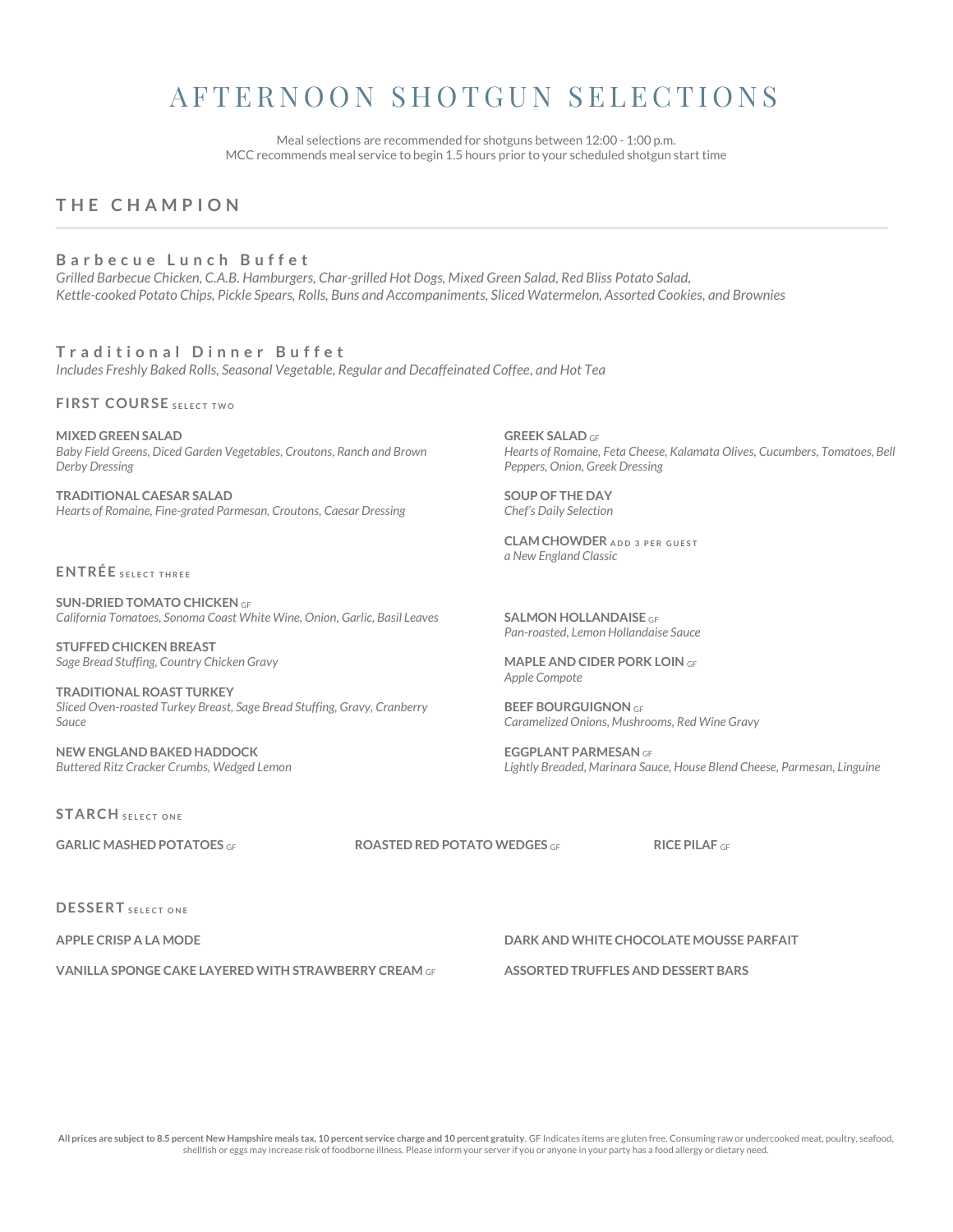#### **D e l u x e B a r b e c u e L u n c h B u f f e t**

*Includes Kettle-cooked Potato Chips, Pickle Spears, Rolls, Buns, and Accompaniments* 

**SALAD SELECT ONE** 

**MIXED GREEN SALAD** *Baby Field Greens, Diced Garden Vegetables, Croutons, Ranch and Brown Derby Dressing*

**GREEK SALAD** GF *Hearts of Romaine, Feta Cheese, Kalamata Olives, Cucumbers, Tomatoes, Bell Peppers, Onion, Greek Dressing*

**ENTRÉE** SELECT ONE

#### **KOREAN BARBECUE PORK RIBS** *Sweet and Tangy Barbecue Sauce, Gently Smoked, Grilled Finish*

**BARBECUE PULLED PORK** *Sweet and Tangy Barbecue Sauce*

**CAPRESE SALAD** GF

**HARVEST SALAD** GF

*Vinaigrette* 

**ASIAN-STYLE PULLED CHICKEN** *Blended Flavors of Ginger and Soy*

*Tomatoes, Mozzarella, Arugula, Herbs, Basil Pesto Pine Nut Vinaigrette* 

*Baby Field Greens, Apples, Butternut Squash, Pumpkin Seeds, Cranberry* 

**OFF THE GRILL** 

#### **C.A.B. HAMBURGERS CHAR-GRILLED HOT DOG**

**SIDE** SELECT ONE

**ORZO SALAD**  *Vegetable Confetti, Fresh Herbs, Lemon Vinaigrette*

**POTATO SALAD** GF *Spring Peas, Applewood Bacon* **GRILLED VEGETABLE PASTA SALAD**  *Garden Vegetables, Tri-Colored Rotini Pasta, Basil Pesto Dressing*

**FRUIT** SELECT ONE

**SLICED WATERMELON SEASONAL FRUIT SALAD**

**D E S S E R T**

**ASSORTED COLOSSAL COOKIES, BLONDIES, AND BROWNIES**

**P r e m i u m D i n n e r B u f f e t** *Includes Freshly Baked Rolls, Seasonal Vegetable, Regular and Decaffeinated Coffee, and Hot Tea*

**FIRST COURSE SELECT TWO** 

**MIXED GREEN SALAD** *Baby Field Greens, Diced Garden Vegetables, Croutons, Ranch and Brown Derby Dressing*

**TRADITIONAL CAESAR SALAD** *Hearts of Romaine, Fine-grated Parmesan, Croutons, Caesar Dressing*

**GREEK SALAD** GF *Hearts of Romaine, Feta Cheese, Kalamata Olives, Cucumbers, Tomatoes, Bell Peppers, Onion, Greek Dressing*

**CAPRESE SALAD** GF *Heirloom Tomatoes, Mozzarella, Arugula, Italian Herbs, Red Onion, Dijon Mustard and Honey Dressing* 

**SPINACH AND MUSHROOM SALAD** GF *Spinach, Crumbled Bacon, Chopped Egg, Sliced Mushrooms, Red Onion, Dijon Mustard and Honey Dressing*

**CLAM CHOWDER** ADD 3 PER GUEST *A New England Classic*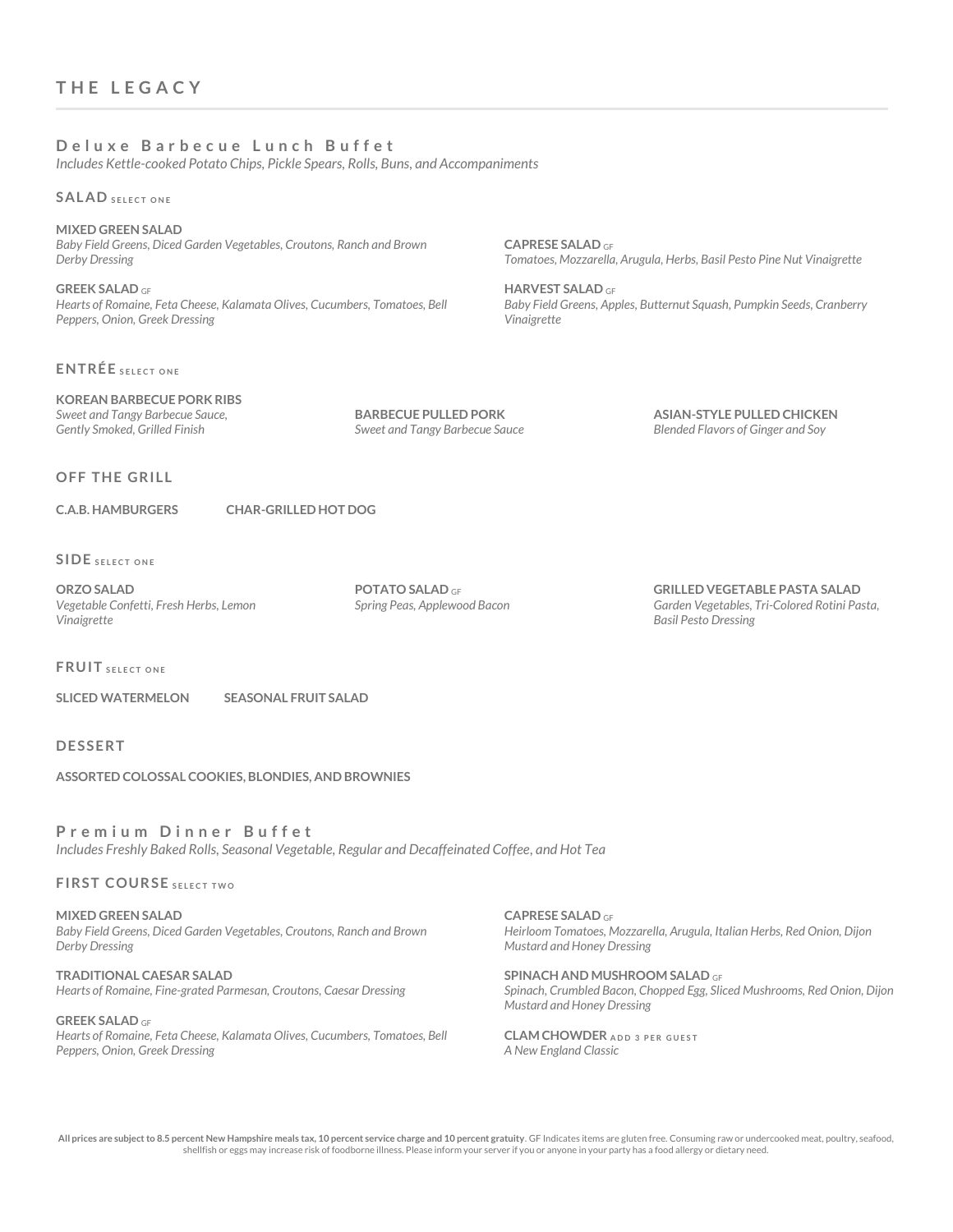#### **ENTRÉE** SELECT TWO

**MEDITERRANEAN CHICKEN BREAST** *Boneless Sautéed, Artichoke Hearts, Lemon, Capers, Parsley, Garlic, Extra Virgin Olive Oil*

**CRAB-CRUSTED HADDOCK** *Ritz Cracker Crumbs, Lemon Hollandaise*

**CARVING STATION** SELECT ONE

**WHOLE PRIME RIB** GF

**NEW YORK STRIP LOIN OF BEEF** GF

**SLOW ROAST TURKEY** GF

**STARCH** SELECT ONE

**GARLIC MASHED POTATOES** GF

**ROASTED RED POTATO WEDGES** GF

**RICE PILAF** GF

**D E S S E R T S E L E C T O N E**

**APPLE CRISP A LA MODE**

**DARK AND WHITE CHOCOLATE MOUSSE PARFAIT**

**VANILLA SPONGE CAKE LAYERED WITH STRAWBERRY CREAM** GF

**ASSORTED TRUFFLES AND DESSERT BARS**

## **ENHANCEMENTS**

Additional selections and sponsorship opportunities to create a unique golf experience

## **B E V E R A G E S E L E C T I O N S**

**SODA STATION** *Assorted Coca Cola Products* 

**ICED TEA AND LEMONADE STATION** *Lemon Garnish*

**SALMON HOLLANDAISE** GF *Pan-roasted, Lemon Hollandaise* 

**SHRIMP SCAMPI** *White Wine Garlic Butter Sauce, Lemon, Linguini, Chopped Parsley*

**BOURBON STEAK TIPS** GF *Bourbon Barbecue Steak Sauce*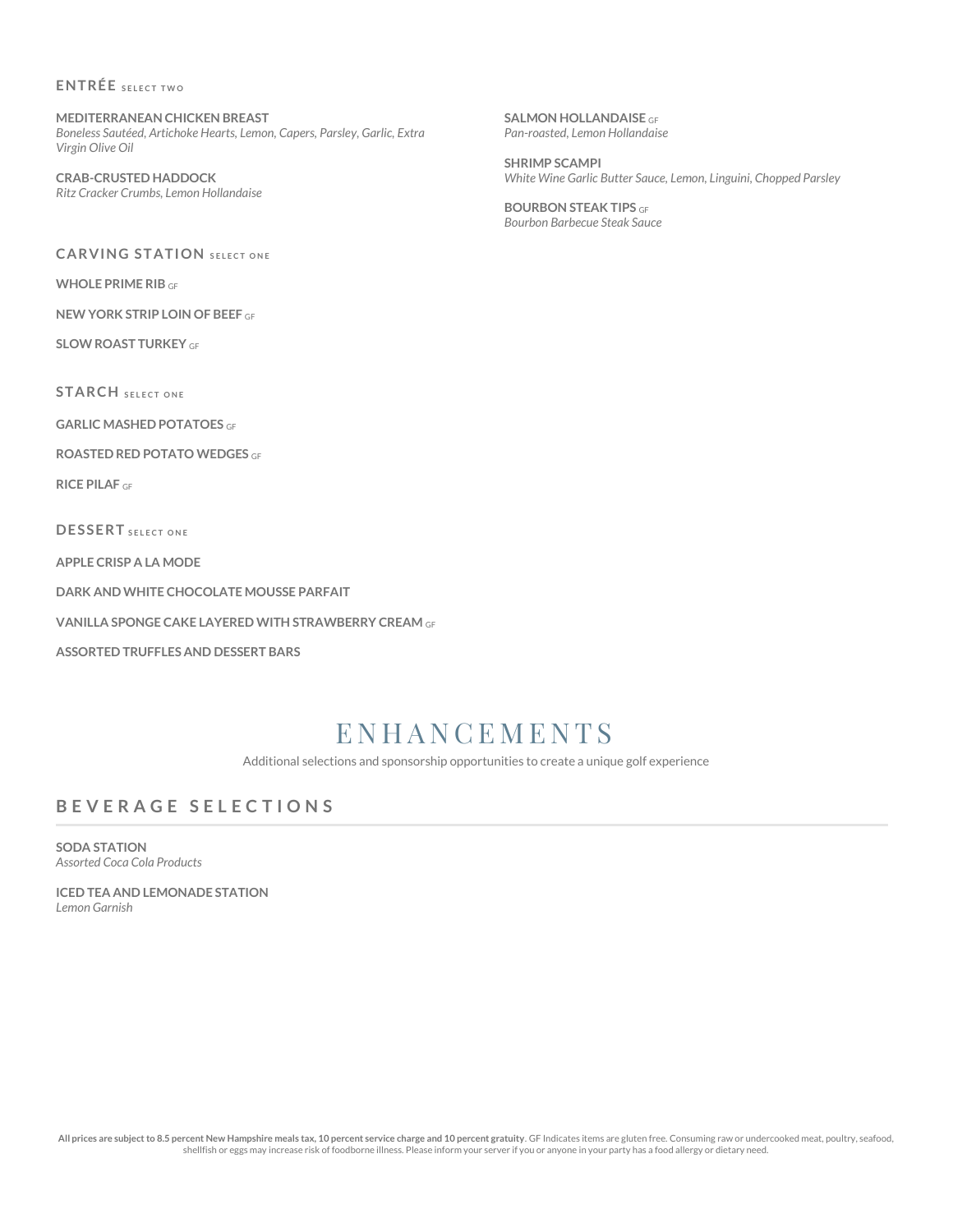## HOSTED BAR PACKAGES

#### **H O U S E W I N E A N D B E E R**

*Package includes selections below, as well as Coca-Cola products.*

Pinot Grigio Chardonnay Pinot Noir Cabernet Merlot Champagne Miller Lite Corona Coors Lite Budweiser

Bud Light Michelob Ultra Tuckerman's Pale Ale Fat Tire Amber Ale Stoneface IPA Sam Seasonal Truly Hard Seltzer

Non-Alcoholic Beer Available Upon Request

#### **P R E M I U M**

*Package includes selections below, as well as house wine, beer, Coca-Cola products, and a selection of cordials.*

Captain Morgan Rum Bacardi Rum Malibu Rum Tito's Vodka Absolut Vodka Absolut Flavored Vodka Beefeater Gin Hornitos Tequila Jack Daniel's Whiskey Jim Beam Bourbon

### **D E L U X E**

*Include your choice of two butler passed drinks to welcome guests. Please refer to our signature drink list for selections. Package includes selections below, as well as premium tier liquors, house wine, beer Coca-Cola products, and a selection of cordials.*

Mount Gay Rum Kettle One Vodka Grey Goose Vodka Tanqueray Gin Dewar's Scotch Jameson Irish Whiskey Maker's Mark Bourbon Espolon Tequila La Marca Prosecco